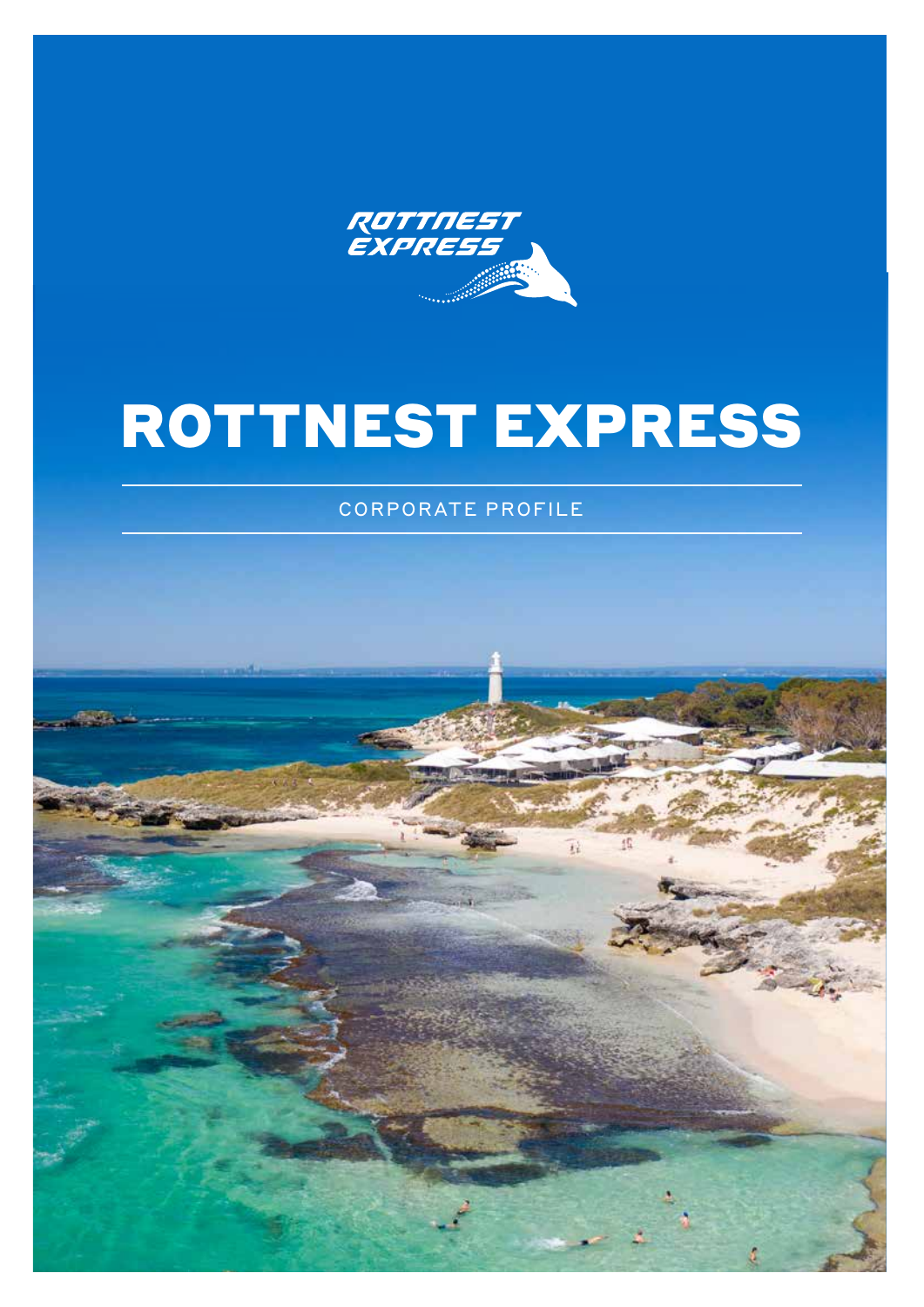



## ABOUT US

Rottnest Express is the largest, fastest and most experienced ferry operator servicing Rottnest Island. Operating daily, year-round services from Perth and Fremantle, Rottnest Express has the dominant share of the Rottnest Island market. Originally known as Boat Torque Cruises, Rottnest Express has been servicing the Island for over 60 years. In early 2017 Rottnest Express became part of the Journey Beyond Group. Journey Beyond is a newly established national business focused on bringing Australia's most iconic experiences to life. The organisation is Australian-owned, has a growing national footprint and is fast positioning itself as one of the largest experiential tourism businesses in the country.

## **BUSINESS** PARTNERSHIP

The crossing from Fremantle to Rottnest is renowned for being one of the roughest in the southern hemisphere. The Rottnest Express fleet of three high speed, ocean-going ferries "Star Flyte Express", "Eagle Express" and "Sea Eagle Express" have been specifically designed and built in Western Australia to counter these conditions and today are known for their smooth, fast and safe crossings in any conditions.

Rottnest Express is committed to working with all island businesses and stakeholders. Rottnest Express is the official island business commuter ferry and we offer the following for Island businesses and contractors:

- oA reliable and efficient timetable offering more services, more often
- oA Business to Business (B2B) booking platform that enables businesses or contractors to manage their own bookings
- oFerry services that can be customised to business partners needs. We work collaboratively with partners to implement schedules that are customised
- oAccess to reduced fares
- oAssistance with freight services. Each of our vessels is equipped with a crane to support freight logistics
- oA smart card system which allows commuters or contractors to travel on individual ID cards
- oA number of convenient payment methods
- oUp to 14 days credit terms (avaliable on request/approval)
- oDedicated Reservations team available to assist with enquiries
- oParking Commuter Parking deal avaliable at Northport (Rous Head) upon registration of car details

To apply for commuter (smart) cards please contact [smartcards@rottnestexpress.com.au](mailto:smartcards%40rottnestexpress.com.au%20?subject=) 



Additional to the core fleet is the Eco Express which we use for fast transfers to and from Rottnest (on demand) as well as for customised Eco Adventure tours around the Island. A rigid inflatable, the concept and design of the Naiad originated from New Zealand and is based on safe cruising at high speeds.

The fleet has undergone extensive refurbishment. All are equipped with modern interiors, new toilet sullage systems, new customer facilities, fully licensed bars and have an impressive new exterior making them the most luxurious ferry to travel to Rottnest Island. We are confident to say that our fleet of ferries are "Worlds Best Practice", and are completely compliant in respect to survey, safety and local authority requirements.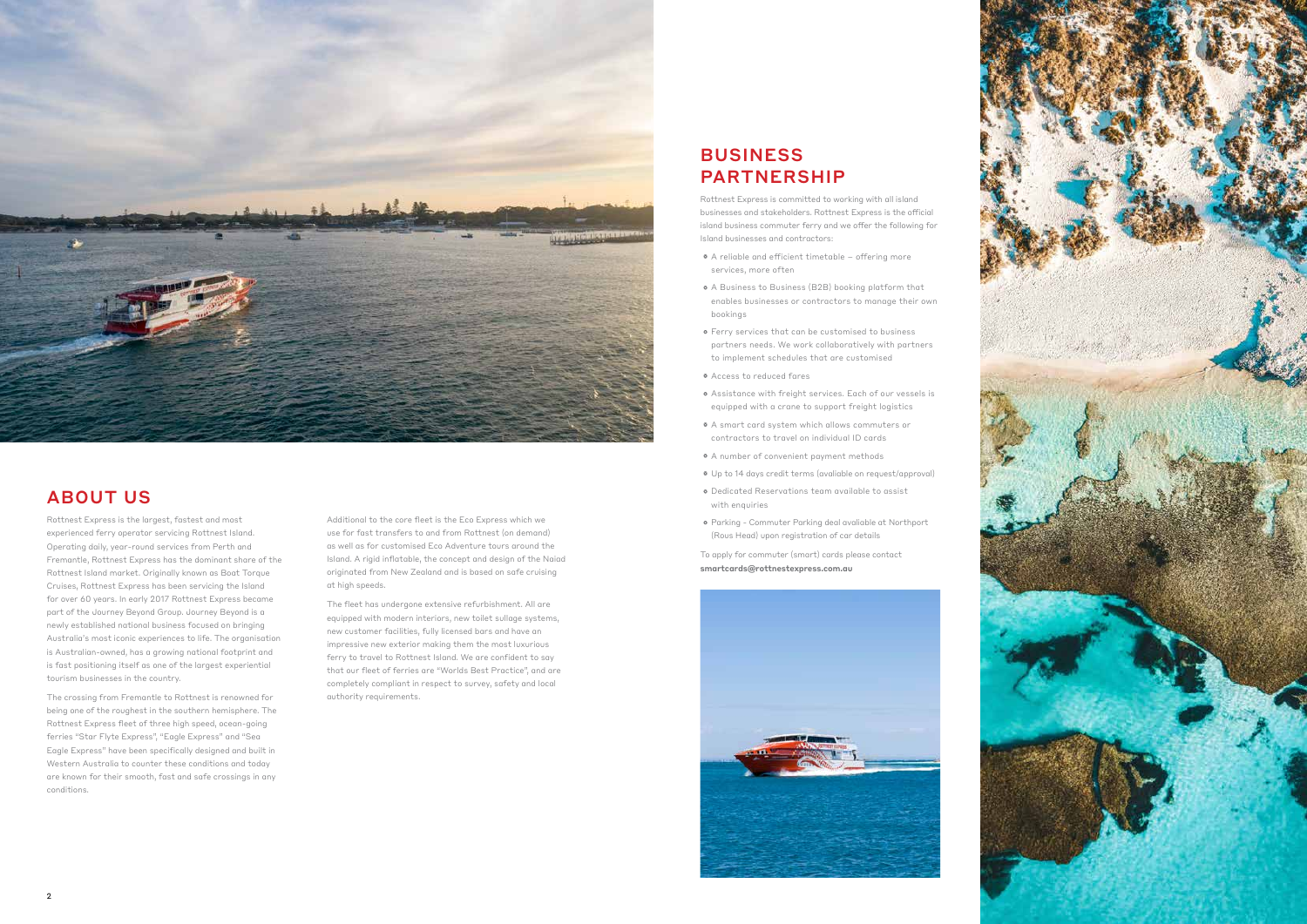### SEA EAGLE ECO EXPRESS

### STARFLYTE

### EAGLE EXPRESS

## OUR FLEET

DESIGNED FOR SPEED AND COMFORT.

| LENGTH OVERALL | TOP SPEED | TIME TO ROTTNEST | MAX # OF PASSENGERS |
|----------------|-----------|------------------|---------------------|
| 38.92 m        | 26 knots  | $25 \text{ min}$ | 485                 |





| LENGTH OVERALL | TOP SPFFD | TIME TO ROTTNEST | MAX # OF PASSENGERS |
|----------------|-----------|------------------|---------------------|
| 34.75 m        | 32 knots  | $25 \text{ min}$ | 319                 |





SIT BACK, RELAX AND ENJOY OUR GUIDED TOURS IN OUR AIR-CONDITIONED AND HEATED COACHES, SEATING A MAXIMUM OF 34 PASSENGERS.

| LENGTH OVERALL | TIME TO ROTTNEST    |
|----------------|---------------------|
| 30 m           | $25 \text{ min}$    |
| TOP SPEED      | MAX # OF PASSFNGFRS |
| 30 knots       | 220                 |





*ADVENTURE BOAT AND THRILL RIDE TOUR VESSEL*

LENGTH OVERALL

12 m

#### TOP SPEED

35 knots

#### MAX # OF PASSENGERS

42 – Adventure Tour 42 – Thrill ride



## TOUR BUSES BIKES FOR HIRE

WE OFFER BIKES FOR HIRE TO OUR ROTTNEST EXPRESS CUSTOMERS. THESE BIKES ARE PURPOSE BUILT FOR THE TERRAIN AT ROTTNEST ISLAND AND INCLUDE HELMET HIRE.

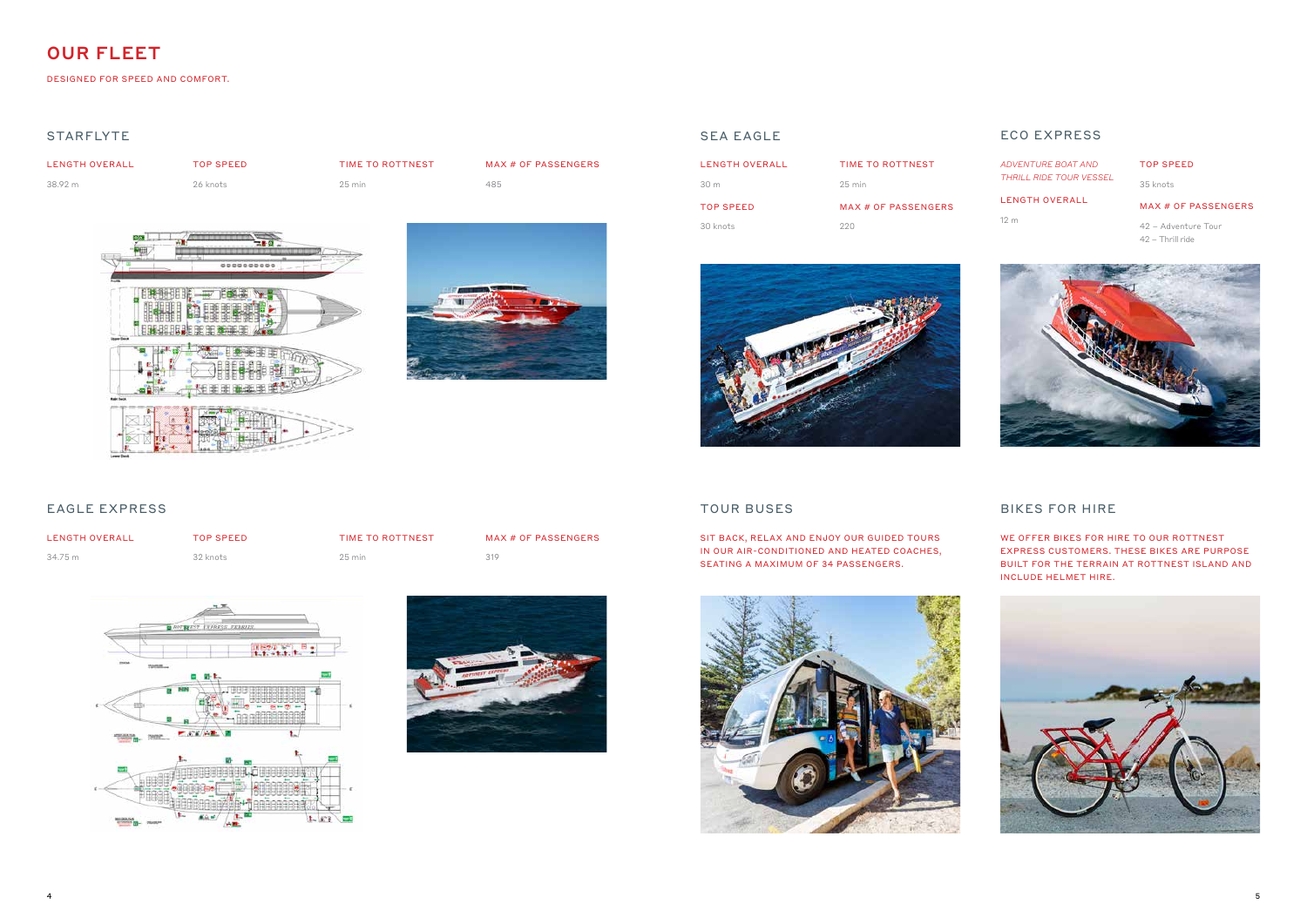



## OUR LOCATIONS

Rottnest Express has three convenient locations, a daily morning departure from Barrack St Terminal, Elizabeth Quay in Perth, B Shed Ferry Terminal which offers a number of departures every day and is just a 10-minute walk from Fremantle train station and the centre of Fremantle and our Northport Ferry Terminal offers large, secure car park.

# ACCREDITATIONS

We also partner with & sponsor numerous local community organisations and assist in sustaining annual community events such as the Rottnest Island Channel Swim; fund-raising events in support of breast & ovarian cancer research; local and regional school groups participating in annual camps. We provide continual in-kind support through donations to local community and fund-raising groups and to a number of local sporting groups.

Rottnest Express is an accredited tourism business under the national Quality Tourism Framework, developed by The Australian Tourism Industry Council (ATIC) which has been developed to provide businesses throughout Australia with a single pathway for business development, incorporating online training, quality assurance, product development, digital distribution and market development.

We are active and accredited members of Tourism Council of WA (TCWA) and Australian Tourism Export Council. Rottnest Express has been a 4 times winner of Gold in the Western Australian Tourism Awards.

In 2016, we were awarded Fremantle Chamber Business of the Year award, after successfully winning both the Marine Industry Excellence Award and the Excellence in Strategy, Marketing & Communications award for that year.

## ENVIRONMENTAL SUSTAINABILITY

Rottnest Express operates in an environmentally sustainable manner. We are financially committed to environmental sustainability and have a detailed environmental policy which ensures we minimise impact to the environment.

## COMMUNITY ENGAGEMENT & CORPORATE SOCIAL RESPONSIBILITY

Rottnest Express is a key partner of Telethon. Rottnest Express helps Telethon by raising funds, providing affordable access to Rottnest for families, and promoting the work that Telethon undertakes.

## COVID SAFE

As part of Australian tourism portfolio, Journey Beyond, Rottnest Express has implemented JourneySafe – a plan to keep all guests and crew safe in a COVID world.

We understand COVID-19 still poses a risk, and our commitment to our guests and crew is to provide a safe and responsible environment at all times.

Wherever you see the below JourneySafe tick, you'll know we're taking extra precautions to do just that.





## CONTACT

General Manager, Niko Peranovic [niko@rottnestexpress.com.au](mailto:niko%40rottnestexpress.com.au?subject=)

Sales & Marketing Manager, Carly Wharton [carly.wharton@rottnestexpress.com.au](mailto:carly.wharton%40rottnestexpress.com.au?subject=)

Customer Service & Sales Manager, Michelle Keenan [michelle@rottnestexpress.com.au](mailto:michelle%40rottnestexpress.com.au?subject=)

Business Development Executive, Stephanie Herde [stephanie.herde@rottnestexpress.com.au](mailto:stephanie.herde%40rottnestexpress.com.au?subject=)